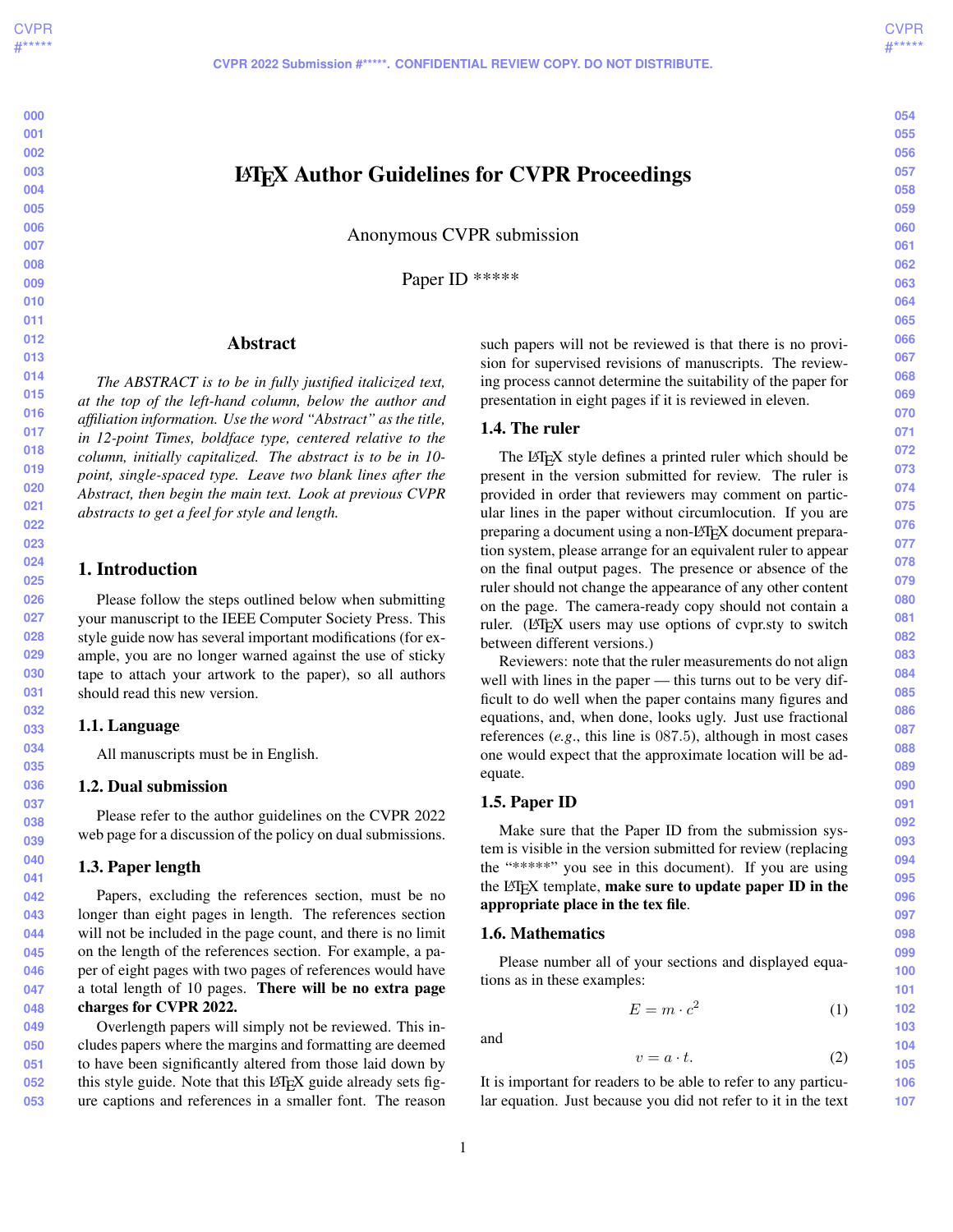**215**

<span id="page-1-0"></span>**108 109 110 111 112 113 114 115 116** does not mean some future reader might not need to refer to it. It is cumbersome to have to use circumlocutions like "the equation second from the top of page 3 column 1". (Note that the ruler will not be present in the final copy, so is not an alternative to equation numbers). All authors will benefit from reading Mermin's description of how to write mathematics: [http://www.pamitc.org/documents/](http://www.pamitc.org/documents/mermin.pdf) [mermin.pdf](http://www.pamitc.org/documents/mermin.pdf).

#### **117** 1.7. Blind review

Many authors misunderstand the concept of anonymizing for blind review. Blind review does not mean that one must remove citations to one's own work—in fact it is often impossible to review a paper unless the previous citations are known and available.

Blind review means that you do not use the words "my" or "our" when citing previous work. That is all. (But see below for tech reports.)

Saying "this builds on the work of Lucy Smith [1]" does not say that you are Lucy Smith; it says that you are building on her work. If you are Smith and Jones, do not say "as we show in [7]", say "as Smith and Jones show in [7]" and at the end of the paper, include reference 7 as you would any other cited work.

An example of a bad paper just asking to be rejected:

An analysis of the frobnicatable foo filter.

In this paper we present a performance analysis of our previous paper [1], and show it to be inferior to all previously known methods. Why the previous paper was accepted without this analysis is beyond me.

[1] Removed for blind review

An example of an acceptable paper:

An analysis of the frobnicatable foo filter.

**146 147 148 149 150** In this paper we present a performance analysis of the paper of Smith *et al*. [1], and show it to be inferior to all previously known methods. Why the previous paper was accepted without this analysis is beyond me.

> [1] Smith, L and Jones, C. "The frobnicatable foo filter, a fundamental contribution to human knowledge". Nature 381(12), 1-213.

**155 156 157 158 159 160 161** If you are making a submission to another conference at the same time, which covers similar or overlapping material, you may need to refer to that submission in order to explain the differences, just as you would if you had previously published related work. In such cases, include the anonymized parallel submission [\[5\]](#page-4-0) as supplemental material and cite it as

[1] Authors. "The frobnicatable foo filter", F&G 2014 Submission ID 324, Supplied as supplemental material fg324.pdf.

Finally, you may feel you need to tell the reader that more details can be found elsewhere, and refer them to a technical report. For conference submissions, the paper must stand on its own, and not *require* the reviewer to go to a tech report for further details. Thus, you may say in the body of the paper "further details may be found in  $[6]$ ". Then submit the tech report as supplemental material. Again, you may not assume the reviewers will read this material.

Sometimes your paper is about a problem which you tested using a tool that is widely known to be restricted to a single institution. For example, let's say it's 1969, you have solved a key problem on the Apollo lander, and you believe that the CVPR70 audience would like to hear about your solution. The work is a development of your celebrated 1968 paper entitled "Zero-g frobnication: How being the only people in the world with access to the Apollo lander source code makes us a wow at parties", by Zeus *et al*.

You can handle this paper like any other. Do not write "We show how to improve our previous work [Anonymous, 1968]. This time we tested the algorithm on a lunar lander [name of lander removed for blind review]". That would be silly, and would immediately identify the authors. Instead write the following:

We describe a system for zero-g frobnication. This system is new because it handles the following cases: A, B. Previous systems [Zeus et al. 1968] did not handle case B properly. Ours handles it by including a foo term in the bar integral.

... The proposed system was integrated with the Apollo lunar lander, and went all the way to the moon, don't you know. It displayed the following behaviours, which show how well we solved cases A and B: ...

As you can see, the above text follows standard scientific convention, reads better than the first version, and does not explicitly name you as the authors. A reviewer might think it likely that the new paper was written by Zeus *et al*., but cannot make any decision based on that guess. He or she would have to be sure that no other authors could have been contracted to solve problem B.

FAQ

**211 212 213 214** Q: Are acknowledgements OK? A: No. Leave them for the final copy. Q: How do I cite my results reported in open challenges?

A: To conform with the double-blind review policy, you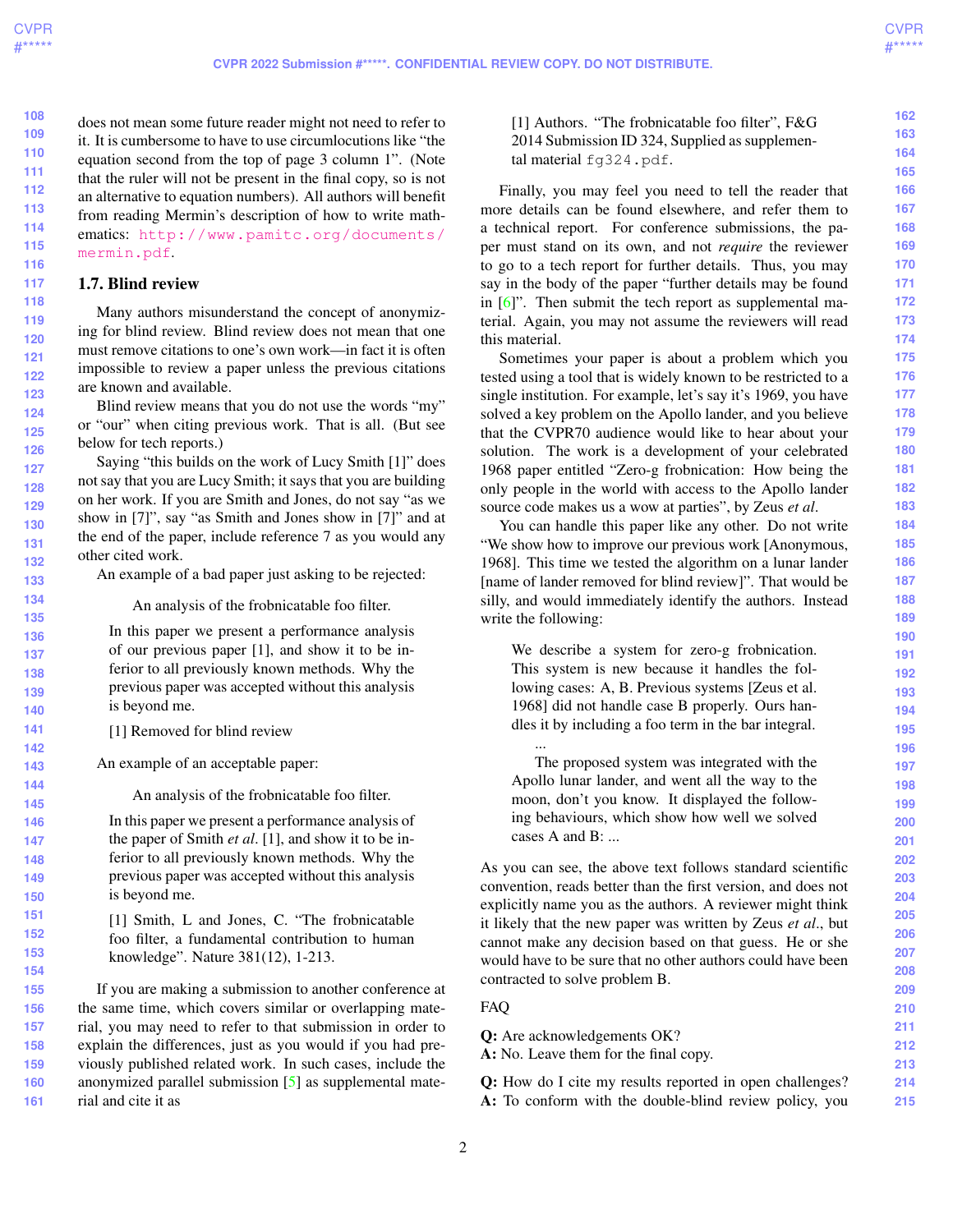**269**

<span id="page-2-2"></span><span id="page-2-0"></span>

Figure 1. Example of caption. It is set in Roman so that mathematics (always set in Roman:  $B \sin A = A \sin B$ ) may be included without an ugly clash.

can report results of other challenge participants together with your results in your paper. For your results, however, you should not identify yourself and should not mention your participation in the challenge. Instead present your results referring to the method proposed in your paper and draw conclusions based on the experimental comparison to other results.

#### 1.8. Miscellaneous

Compare the following:

| \$conf a\$                          | $\frac{\text{conf}_a}{\text{f}_a}$ |
|-------------------------------------|------------------------------------|
| \$\mathit{conf}_a\$                 | $\text{conf}_{\alpha}$             |
| See The T <sub>F</sub> Xbook, p165. |                                    |

The space after *e.g*., meaning "for example", should not be a sentence-ending space. So *e.g*. is correct, *e.g.* is not. The provided \eg macro takes care of this.

When citing a multi-author paper, you may save space by using "et alia", shortened to "*et al*." (not "*et. al.*" as "*et*" is a complete word). If you use the  $\eta$  and macro provided, then you need not worry about double periods when used at the end of a sentence as in Alpher *et al*. However, use it only when there are three or more authors. Thus, the following is correct: "Frobnication has been trendy lately. It was introduced by Alpher [\[1\]](#page-4-2), and subsequently developed by Alpher and Fotheringham-Smythe [\[2\]](#page-4-3), and Alpher *et al*. [\[3\]](#page-4-4)."

This is incorrect: "... subsequently developed by Alpher *et al*. [\[2\]](#page-4-3) ..." because reference [\[2\]](#page-4-3) has just two authors.

#### <span id="page-2-1"></span>2. Formatting your paper

All text must be in a two-column format. The total allowable size of the text area is  $6\frac{7}{8}$  inches (17.46 cm) wide by  $8\frac{7}{8}$ inches (22.54 cm) high. Columns are to be  $3\frac{1}{4}$  inches (8.25) cm) wide, with a  $\frac{5}{16}$  inch (0.8 cm) space between them. The main title (on the first page) should begin 1 inch (2.54 cm) from the top edge of the page. The second and following pages should begin 1 inch (2.54 cm) from the top edge. On all pages, the bottom margin should be  $1\frac{1}{8}$  inches (2.86 cm) from the bottom edge of the page for  $8.5 \times 11$ -inch paper; for A4 paper, approximately  $1\frac{5}{8}$  inches (4.13 cm) from the bottom edge of the page.

#### 2.1. Margins and page numbering

All printed material, including text, illustrations, and charts, must be kept within a print area  $6\frac{7}{8}$  inches (17.46) cm) wide by  $8\frac{7}{8}$  inches (22.54 cm) high. Page numbers should be in the footer, centered and  $\frac{3}{4}$  inches from the bottom of the page. The review version should have page numbers, yet the final version submitted as camera ready should not show any page numbers. The LAT<sub>E</sub>X template takes care of this when used properly.

#### 2.2. Type style and fonts

Wherever Times is specified, Times Roman may also be used. If neither is available on your word processor, please use the font closest in appearance to Times to which you have access.

MAIN TITLE. Center the title  $1\frac{3}{8}$  inches (3.49 cm) from the top edge of the first page. The title should be in Times 14-point, boldface type. Capitalize the first letter of nouns, pronouns, verbs, adjectives, and adverbs; do not capitalize articles, coordinate conjunctions, or prepositions (unless the title begins with such a word). Leave two blank lines after the title.

AUTHOR NAME(s) and AFFILIATION(s) are to be centered beneath the title and printed in Times 12-point, non-boldface type. This information is to be followed by two blank lines.

The ABSTRACT and MAIN TEXT are to be in a twocolumn format.

MAIN TEXT. Type main text in 10-point Times, singlespaced. Do NOT use double-spacing. All paragraphs should be indented 1 pica (approx.  $\frac{1}{6}$  inch or 0.422 cm). Make sure your text is fully justified—that is, flush left and flush right. Please do not place any additional blank lines between paragraphs.

Figure and table captions should be 9-point Roman type as in Figs. [1](#page-2-0) and [2.](#page-3-0) Short captions should be centred. Callouts should be 9-point Helvetica, non-boldface type. Initially capitalize only the first word of section titles and first-, second-, and third-order headings.

FIRST-ORDER HEADINGS. (For example, 1. Introduction) should be Times 12-point boldface, initially capitalized, flush left, with one blank line before, and one blank line after.

SECOND-ORDER HEADINGS. (For example, 1.1. Database elements) should be Times 11-point boldface,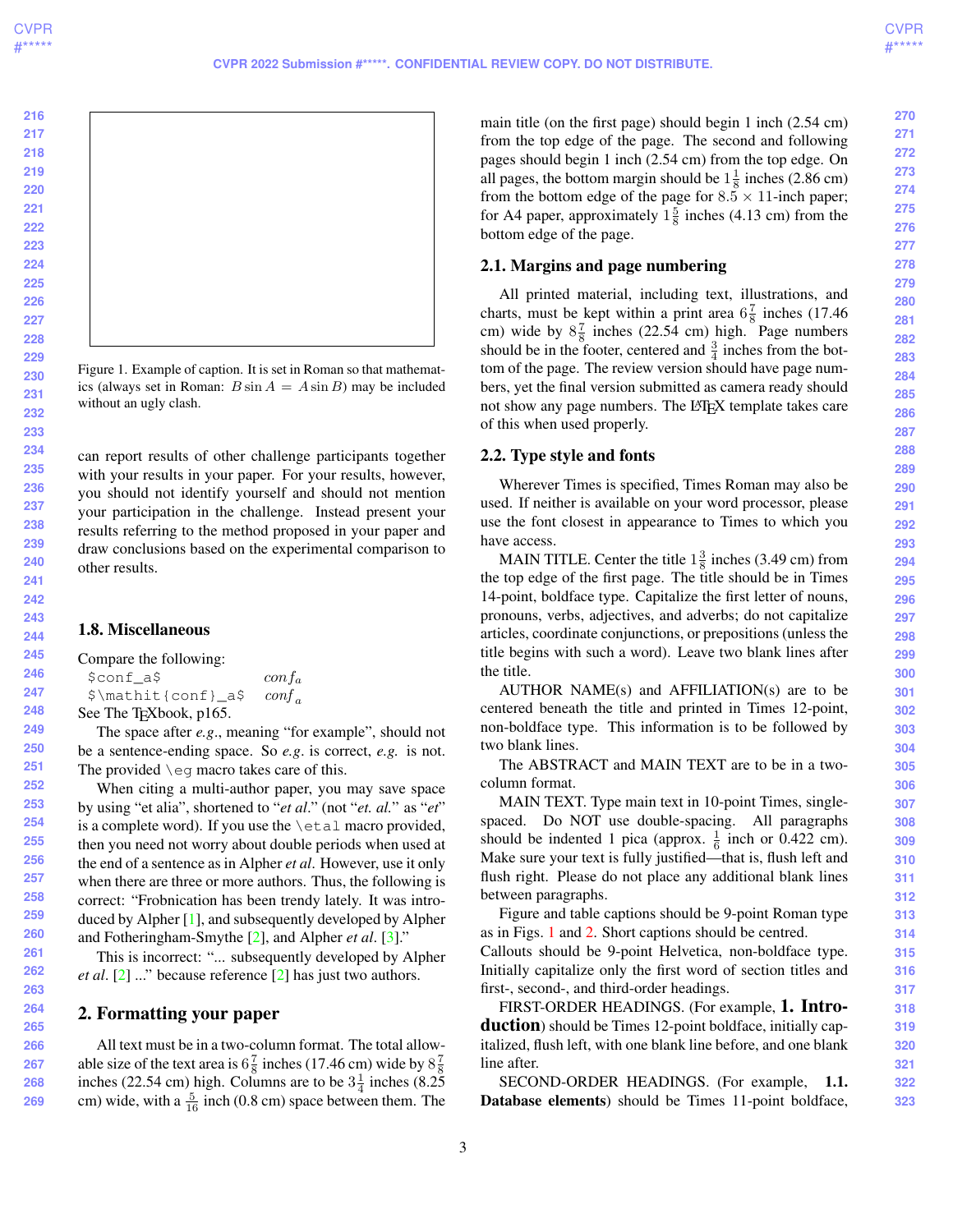<span id="page-3-3"></span><span id="page-3-0"></span>

Figure 2. Example of a short caption, which should be centered.

initially capitalized, flush left, with one blank line before, and one after. If you require a third-order heading (we discourage it), use 10-point Times, boldface, initially capitalized, flush left, preceded by one blank line, followed by a period and your text on the same line.

#### 2.3. Footnotes

Please use footnotes<sup>[1](#page-3-1)</sup> sparingly. Indeed, try to avoid footnotes altogether and include necessary peripheral observations in the text (within parentheses, if you prefer, as in this sentence). If you wish to use a footnote, place it at the bottom of the column on the page on which it is referenced. Use Times 8-point type, single-spaced.

#### 2.4. Cross-references

For the benefit of author(s) and readers, please use the

\cref{...}

command for cross-referencing to figures, tables, equations, or sections. This will automatically insert the appropriate label alongside the cross-reference as in this example:

To see how our method outperforms previous work, please see Fig. [1](#page-2-0) and Tab. [1.](#page-3-2) It is also possible to refer to multiple targets as once, *e.g*. to Figs. [1](#page-2-0) and [2a.](#page-3-0) You may also return to Sec. [2](#page-2-1) or look at Eq.  $(2)$ .

If you do not wish to abbreviate the label, for example at the beginning of the sentence, you can use the

\Cref{...}

command. Here is an example:

<span id="page-3-1"></span>Figure [1](#page-2-0) is also quite important.

<span id="page-3-2"></span>

| Method        | Frobnability           |
|---------------|------------------------|
| <b>Theirs</b> | Frumpy                 |
| Yours         | Frobbly                |
| Ours          | Makes one's heart Frob |

Table 1. Results. Ours is better.

#### 2.5. References

List and number all bibliographical references in 9-point Times, single-spaced, at the end of your paper. When referenced in the text, enclose the citation number in square brackets, for example [\[5\]](#page-4-0). Where appropriate, include page numbers and the name(s) of editors of referenced books. When you cite multiple papers at once, please make sure that you cite them in numerical order like this  $[1, 2, 4-6]$  $[1, 2, 4-6]$  $[1, 2, 4-6]$  $[1, 2, 4-6]$  $[1, 2, 4-6]$ . If you use the template as advised, this will be taken care of automatically.

#### 2.6. Illustrations, graphs, and photographs

All graphics should be centered. In LATEX, avoid using the center environment for this purpose, as this adds potentially unwanted whitespace. Instead use

\centering

at the beginning of your figure. Please ensure that any point you wish to make is resolvable in a printed copy of the paper. Resize fonts in figures to match the font in the body text, and choose line widths that render effectively in print. Readers (and reviewers), even of an electronic copy, may choose to print your paper in order to read it. You cannot insist that they do otherwise, and therefore must not assume that they can zoom in to see tiny details on a graphic.

When placing figures in LAT<sub>E</sub>X, it's almost always best to use \includegraphics, and to specify the figure width as a multiple of the line width as in the example below

 <sup>1</sup>This is what a footnote looks like. It often distracts the reader from the main flow of the argument.